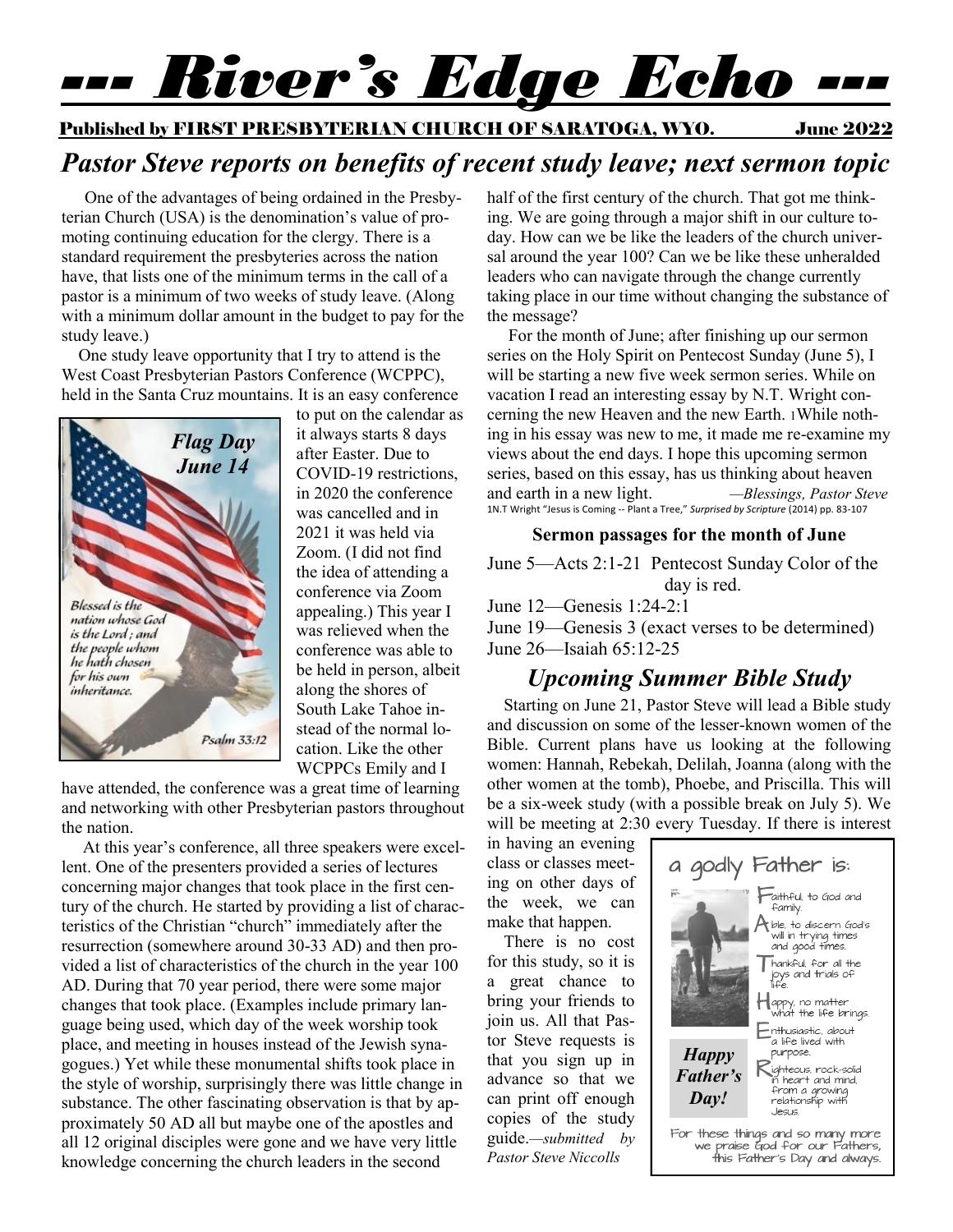#### *'Gather At The Table" group organized to continue church's Evangelism*

An organizational meeting of "Gather At The Table", a community dinner planning group, took place at the First Presbyterian Church office in Saratoga on Tuesday afternoon May 24, 2022 at 4:00.

Partial minutes of the meeting reported:

Those in attendance and duties were: Herman Strickland, Session member in attendance; Becky Strickland, fundraiser; Lori Erhart, secretary; Cindy Kessler, treasurer and Dick Perue, outreach person, along with Pastor Steve Niccolls.

Herman opened the meeting by asking Pastor Steve for prayer and then thanked all for attending and clarified how this group will operate under the church's jurisdiction.

First order of business was establishing details of how the meetings should be conducted under church policy. It was agreed that this board will serve as a sub-board under Evangelism and Membership of this church.

Intended purpose of "Gather At The Table" is to help full-fill the mission of First Presbyterian Church of Saratoga by reaching out to people in the community and surrounding area by providing a free hot meal for anyone who desires fellowship with openness and love. This will start by serving a hot meal once a month on the first Tuesday of each month using donations of food, supplies, monies, and labor. The initial soup kitchen serving is scheduled for Tuesday, August 2, between 5:00 and 7:00 p.m. in the Fellowship Hall.

Fourth order of business was how to raise the funding to get the needed supplies for the start-up. The initial fund

raiser is a Bake Sale set for June 11 between 10 a.m. and 2 p.m. in the church Fellowship Hall. Dick volunteered to publish the information in the River's Edge Echo and print, plus distribute, posters in the community.

A Labor Day Silent Auction was set for Saturday, September 3<sup>rd</sup>.

Further details will be released following the next meeting of the group.—*submitted by Lori Erhart, edited by Dick Perue*



#### *The Third Beatitude: A New 'Take' on Inheriting the Earth*

 Aside from the first set of Ten Commandments that God gave to Moses on Mt. Sinai, few things are "set in stone" – certainly not what I write in these articles! I love to find references or passages that expand on – or even contradict – previous writings, because above all, I want to portray the Word of God and its' meaning accurately.

 We have been talking about the beatitudes as characteristics of those in the Kingdom of God. Most of the "rewards" for those having these characteristics were relatively self-explanatory – until we came to "the meek (or humble) shall inherit the earth." Shortly after writing last month's article, I came across an insight that was so simple yet so profound that I had to include it this month, before we move on to the next beatitude.

 We said last month that the meaning of "inheriting the earth" varied from the ancient Israelites to modern-day Christians. It could either refer to the Israelites' inheritance of the Holy Land, as promised by God to Abraham in Geneses 17:8. Or, it could be a reference to Revelation 20, when all the redeemed will return with Christ for His thousand-year reign on earth. Both of these interpret "inheriting the earth" literally, with the word "earth" meaning "earth" or "land".



 But here is the new insight. Luke 12:32 says: *"Do not fear, little flock, for it is your Father's good pleasure to give you the kingdom."* [NKJV] A similar passage is found in Matthew 6:25-

34, part of the Sermon on the Mount from which come the Beatitudes. Dr. David Jeremiah, in his monthly magazine "Turning Points" (April 2022), points out that *"in Luke's version of the same teaching [from Matthew 6] an additional insight from Jesus is recorded: 'Your Father has chosen to give you the kingdom' (Luke 12:32, NASB). We have been made* [note the past tense] *participants in God's Kingdom and all its resources…"*

 For "the meek shall inherit the earth", therefore, we could read: *"The meek shall inherit God's Kingdom."* Remember, though, that *all* the beatitudes describe characteristics of Kingdom citizens, and that meekness is just *one* of those characteristics. –*Virginia Senne*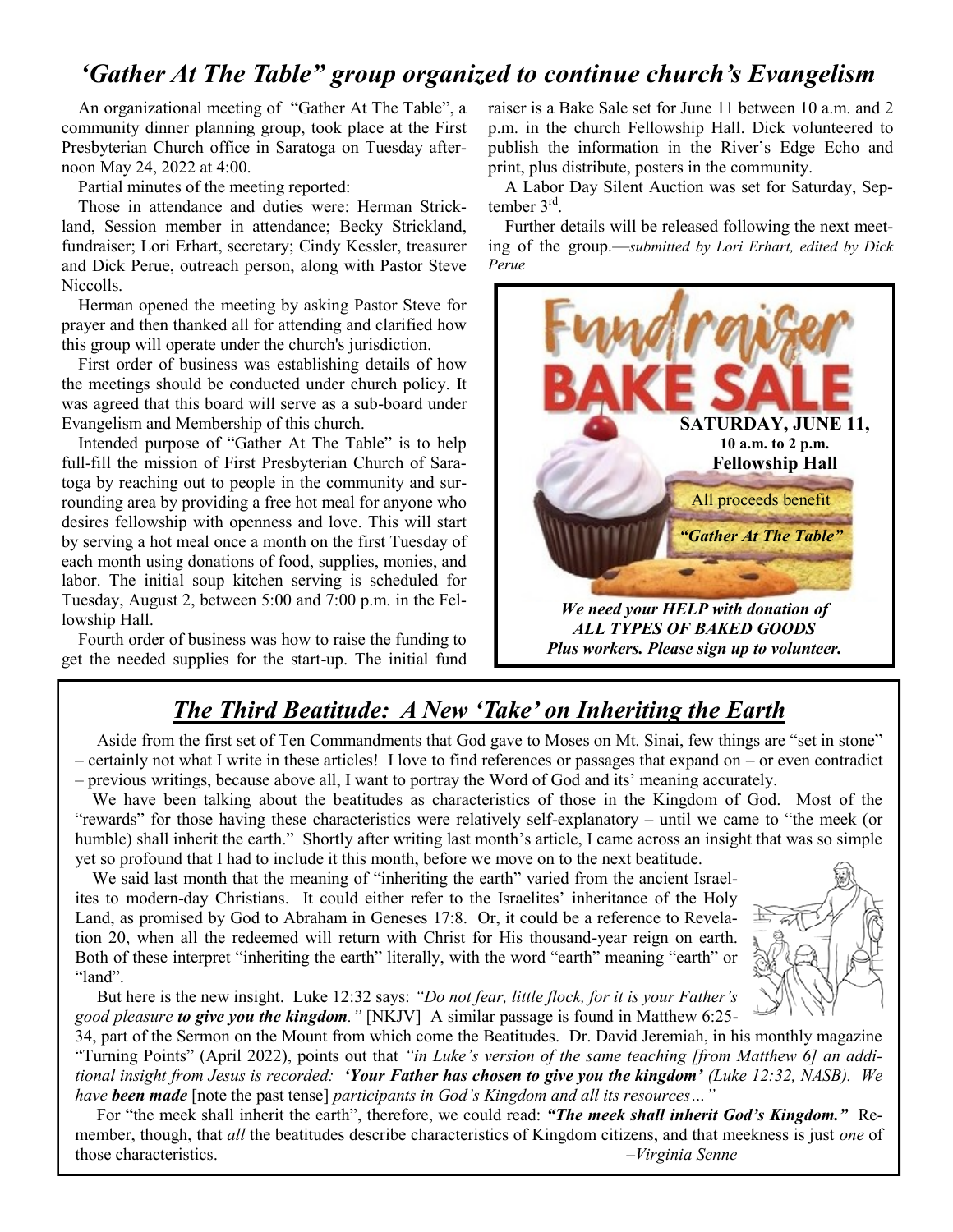### *Dixie Rae (McKee) Johnson passed away May 12; services at later date*

Dixie Rae (McKee) Johnson was born May 5, 1938 in Purcell CO to Clyde and Lottie McKee. On May 12, 2022 she was released from her earthly worries and cares and went to be with the Lord.

Dixie began life in Colorado and moved with her family to Elk Mountain. Wyo. when she was nine years old. She attended school in Grover, Colo., then Elk Mountain



through high school. After graduation she went to Central Business College in Denver and worked as a secretary at the University of Colorado Medical School until her marriage. During this time she boarded with one of the doctor's family. Dixie married the love of her life, Bert Johnson, on June 25, 1958, and set up house keeping at the A-1

ranch near Elk Mountain. They had two children, Donna and Clyde.

Dixie became a ranch wife and help-mate to Bert. The coffee pot was always on and no one ever went away hungry. She loved to have a beautiful yard and flower gardens

to welcome folks that came by. She took pride in having a tidy, welcoming home. She drove the school bus for the ranch route and activity trips in all sorts of weather. Helping the school kids with numerous activities was special for her. During the summer months she worked endlessly doing everything from cows to hayfields, any task that

needed done. Whatever she did was done in a meticulous manner to make the A-1 ranch the very best it could be.

She was active in the Elk Mountain Homemakers club, Carbon Co. Cowbelles, served on the Deacon Board of Union Presbyterian Church, worked with the Make It Yourself With Wool contest and the Carbon Co. Fair. She served as an election judge for many years.

She and Bert often attended the First Presbyterian Church of Saratoga and were great supporters.

She is preceded in death by her parents, sisters Helen Addison, Charlotte Orton, Hazel Larson and brothers Pete McKee, Bob McKee and Al McKee.

She is survived by husband, Bert Johnson; brother Bill McKee, sister Blanche (Richard) Gunderson and sister-inlaw Kaye McKee; children Donna (Cecil) Schiltz and Clyde (Bobbi) Johnson; grandchildren, Tyler (Amy) Schiltz, Elysa (Schiltz) (Klay) Nelson, Seth (Cara) Johnson, Shane (Kassie) Johnson; great-grandchildren, Logan,

Blake and Gabe Schiltz, Nash Nelson, Liam, Lina, and (soon to arrive) Athena Johnson, Kodi and Tristan Johnson.

Dixie was a small package of dynamite! Always full of energy, quick to smile and ready for any challenge. She loved her family very well and was a true friend to so many. A great void is left in our lives that will be difficult to fill.

In lieu of flowers, gifts can be made to: The Dixie Johnson Memorial Fund, RNB State Bank, P.O. Box 1290, Saratoga WY 82331.

A memorial celebration of life will take place later on July 9, 2022 at the ranch.

*"I look up to the mountains and hills, longing for God's help. But then I realize that our true help and protection is only from the Lord, our Creator who made the heavens and the earth. Psalms 121: 1 & 2 TPT—submitted by Dick Perue from information obtained from Jacoby Funeral Home website*

#### *Highlights of May Session Meeting*

 The Session held its monthly meeting on May 19. The following actions were taken by the governing board: 1) They voted to approve Ken Swanson to become a member of the church. Ken will be officially recognized as a new member on May 29. 2) They approved a request by Pastor Steve for a vacation day on July 7 to attend a football clinic

in Rock Springs. 3) They also voted to hold a special congregational meeting on June 9, immediately following the worship service. The sole purpose of this meeting would be to amend the requirements for the treasurer to be consistent with the requirements of the *Book of Order*. (Wording of the pro-

posed change is found below.) The Session also received reports from the Board of Deacons, from the treasurer and the chairpersons of the various committees

The next Session meeting is scheduled for June 16.

#### *Proposed change to the By-Laws*

 The current by-laws require that the treasurer by an active member of the church. The proposed change would read, "*The session shall elect a treasurer for such term as the session shall decide and shall supervise his or her work."* 

 The reasons for this change are two-fold. First, it would align with the language found in the *Book of Order*. The other reason for the change is that it will give the session flexibility to appoint a treasurer who is a regular attendee of the church, but is not a member. The session currently requires the treasurer to submit monthly reports and does supervise the work of the person serving in this position. *submitted by Pastor Steve Niccolls*